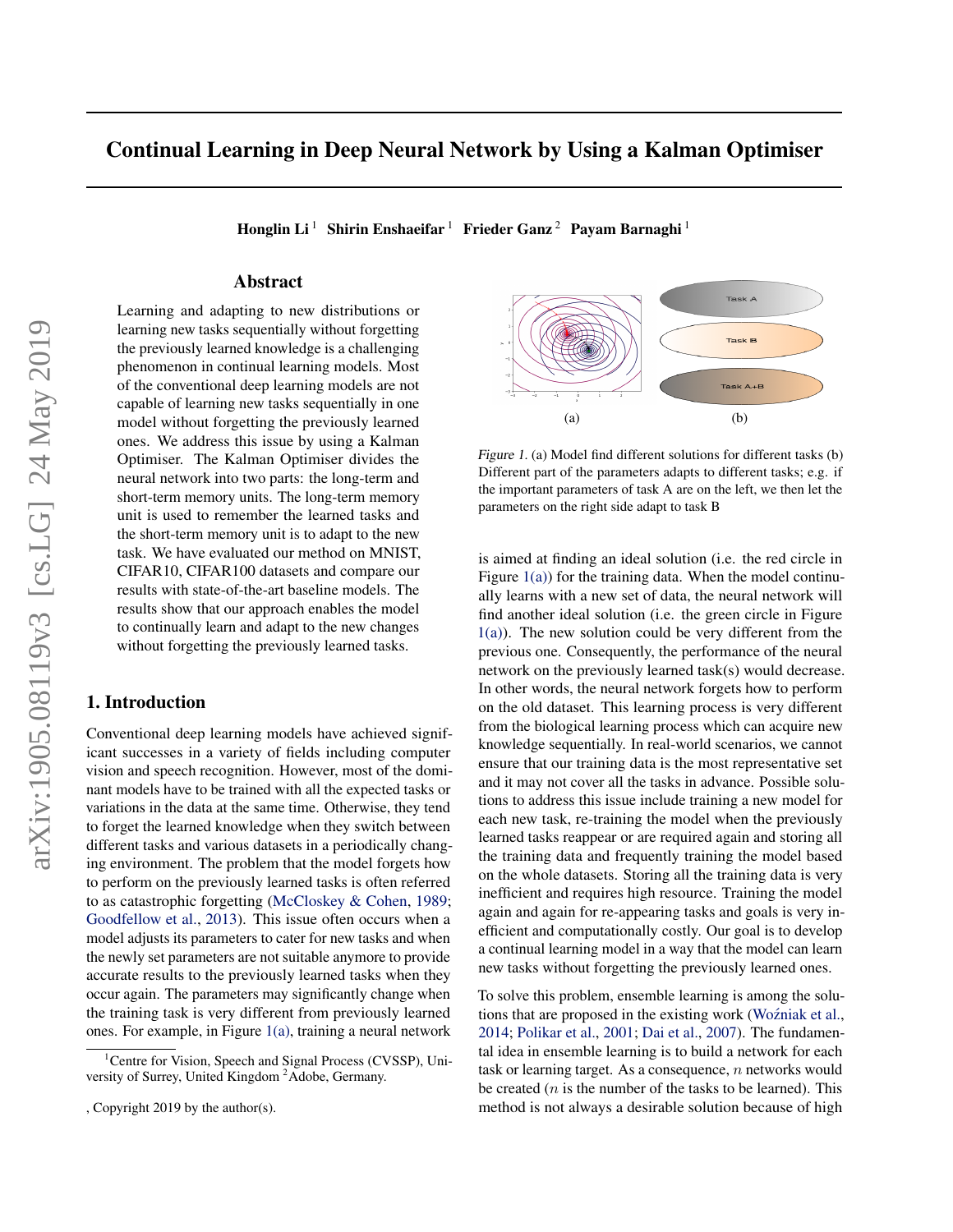memory requirements and complexity [\(Kemker et al.,](#page-4-0) [2017\)](#page-4-0). [\(Fernando et al.,](#page-4-0) [2017\)](#page-4-0) propose PathNet which is based on ensemble learning but offers less complexity. In PathNet, the learned networks can contribute to train the model while learning new tasks. Different from ensemble learning, the dual-memory-based learning approach interleaves the new training data with the learned samples offers less complexity. [\(Lopez-Paz et al.,](#page-4-0) [2017\)](#page-4-0) propose Gradient Episodic Memory (GEM) to deal with the forgetting issue. GEM stores a subset of the samples that are used in the new training process. While training on new tasks, the losses on the old samples are only allowed to decrease. Other recent developments in this direction reduce the memory requirements of old knowledge by leveraging a pseudo-rehearsal technique; e.g., [\(Robins,](#page-4-0) [1995\)](#page-4-0) construct probabilistic models to generate training samples (based on what has been seen in the past) to reduce the memory resources required for storing and reloading large volumes of old samples. [\(Shin et al.,](#page-4-0) [2017\)](#page-4-0) propose an architecture consisting of deep generative models to generate training samples and task solvers to perform a classification task. Similarly, [\(Kamra et al.,](#page-4-0) [2017\)](#page-4-0) use a variational autoencoder to generate the training samples. [\(Hinton & Plaut,](#page-4-0) [1987\)](#page-4-0) propose a dual-memory system in which each synaptic connection has two weights: a plastic weight with slow change rate for long-term knowledge and a fast-changing weight for short-term knowledge. Another solution called Regularisation-based method does not need to produce multiple models or store the trained samples. [\(Kirkpatrick et al.,](#page-4-0) [2017\)](#page-4-0) propose the Elastic Weight Consolidation (EWC) to overcome the forgetting problem. EWC pulls back the changes of parameters when the models re-quire to carry out a previously learned task. (Huszár, [2017\)](#page-4-0) extended the EWC to a continuous technique that learns the new tasks recursively. Similarly, [\(Zenke et al.,](#page-5-0) [2017\)](#page-5-0) attempt to address the forgetting problem by avoiding to change the influential parameters that contribute to carrying out the previously learned tasks.

Although there are various works to address the forgetting problem in continual learning scenarios, few of the existing work proposes an optimiser or leverages the uncertainty information in the neural networks to resolve the catastrophic forgetting problem. In this paper, we propose a Kalman-Filter-based optimiser. Some existing works that combine the Kalman Filter with neural networks. For instance, [\(Ol](#page-4-0)[livier,](#page-4-0) [2017\)](#page-4-0) demonstrate an extended Kalman Filter to estimate the parameters similar to an online stochastic natural gradient descent. (Trebaticky, [2005\)](#page-4-0) use a Kalman Filter to train a Recurrent neural network. [\(Haarnoja et al.,](#page-4-0) [2016\)](#page-4-0) combine the Kalman Filter with a feed-forward Convolutional neural network. [\(Wu & Wang,](#page-4-0) [2012\)](#page-4-0) propose an Extended and Unscented Kalman Filter training algorithm for training feed-forward neural networks. Different from previous work, our key idea is to find an optimal solution for

all the tasks by letting different part of the parameters adapt to different tasks, see Figure [1\(b\).](#page-0-0) More specifically, we obtain the important parameters in the previously learned tasks and group them in long-term memory units. The other parameters are grouped into short-term memory units. Different from the classical Long Short Term Memory networks (LSTM) and [\(Hinton & Plaut,](#page-4-0) [1987\)](#page-4-0), we only use a single neural network layer, and the parameters that are involved in each of the units are dynamically decided at the end of each training process. We use a Kalman Filter to restrict the changes of the parameter in the long-term memory units. Then the short-term memory units adapt to the new tasks.

# 2. Methodology

#### 2.1. Gradient as an Uncertainty Measure

We consider the weights as the indeterminate values instead of the deterministic values. Different from the Bayesian neural networks [\(Blundell et al.,](#page-4-0) [2015\)](#page-4-0), our goal is to track the changes of the values and uncertainties of the parameters and then adjust them. To determine the uncertainty, we use the gradient as a measure since it reflects how the model is uncertain with the current parameters given the current data. From the gradient descent point of view, if the parameter is far from the optimal value, the gradient of the parameter is larger. In other words, the model would be highly uncertain with this parameter given the training data. For example, in Figure [1\(a\),](#page-0-0) the training parameters take a larger step at the beginning of training since they are far from the optimal value. As the training continues, the step becomes smaller and smaller. Later on, and when this model is trained on a new task, this process is repeated.

### 2.2. Kalman Optimizer

Based on the values of the weights and the uncertainty measure, we restrict the changes of the weights to let the new value have lower uncertainty by using a Kalman Filter [\(Rhudy et al.,](#page-4-0) [2017;](#page-4-0) [Enshaeifar et al.,](#page-4-0) [2016\)](#page-4-0). At the end of the first training, we consider the uncertainty and the optimal solution of our first task as our prior knowledge. During the training for the second task, we track the changes in the weights and uncertainty. We then use a Kalman Filter to adjust the weights based on our prior knowledge. The predicted values of the Kalman Filter would be close to the values that will result in lower uncertainty. Given the initial information  $\theta_0$  and  $P_0$ , where  $\theta_0$  is the set of parameters in the pre-trained model and  $P_0$  is the uncertainty of model on the previously trained dataset or task,  $\xi$  is a very small hyperparameter in the case that the denominator is zero. While training on the new dataset or for a new task, according to the gradient descent process and mini-batch algorithm, at batch k, we can predict the value  $\theta_{k|k-1}$  and obtain an uncertainty measure  $R_k$  which refers to the gradient of the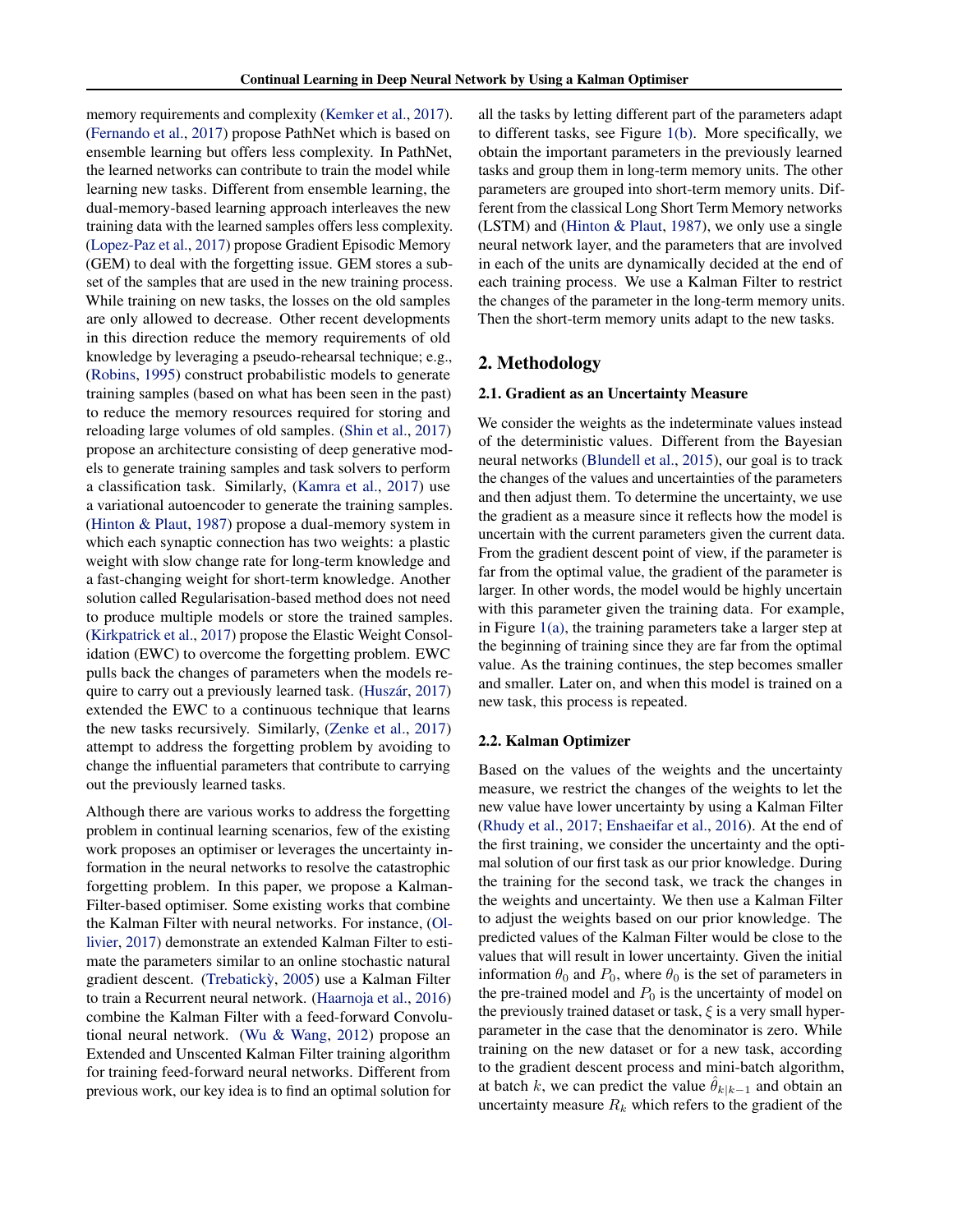parameter  $\theta_{k-1}$  on the  $k_{th}$  batch data. The Kalman Gain  $K_k$ , the optimal value  $\theta_k$  and the uncertainty  $P_k$  can be calculated according to the following equations:

$$
\hat{\theta}_{k|k-1} = \theta_{k-1} - learning\_rate \times Gradients \qquad (1a)
$$

$$
K_k = \frac{P_{k-1}}{(P_{k-1} + R_k + \xi)}
$$
 (1b)

$$
\hat{\theta}_k = \theta_{k-1} + K_k(\hat{\theta}_{k|k-1} - \theta_{k-1})
$$
\n(1c)

$$
P_k = (I - K_k)P_{k-1} \tag{1d}
$$

Since  $R_k$  is the gradient of the model on the new dataset or task, it would be relatively higher than  $P_{k-1}$ , especially in the beginning of the training process. This means  $P_{k-1}$ would decrease more rapidly compared with  $R_k$ . Hence, the predicted values would be close to the previous optimal solution.

However, the model cannot learn the new task very well, if all the weights are close to the previous optimal solution. To address this issue, we let the Kalman Optimiser identify which part of the parameters should adjust to remember the learned knowledge and which part of the parameters should have less influence on learning the new task. To achieve this goal, we find the important parameters to the previously learned tasks and group them as the long-term memory, and group the rest of the parameters as the shortterm memory. To find the important parameters, we use the Fisher Information matrix. The Fisher Information matrix is the approximation of the second order derivatives of the loss near a minimal point. We assume that the covariance matrix of the posterior distribution for a trained task is diagonal and obtain the Fisher Information by using Equation (2), where  $\theta$  represents the parameters,  $D$  is the training dataset,  $F$  is the Fisher Information matrix.

$$
F(\theta) = \mathbb{E}_{\theta} \left[ \frac{\partial}{\partial \theta} \log(D, \theta) \right]^2 \tag{2}
$$

We further normalise the Fisher Information by using Equation (3) to obtain the rate of importance for the parameters:

$$
F(\theta)^* = \frac{F(\theta)}{\max F(\theta)}\tag{3}
$$

We then use the normalised Fisher Information to divide the units into two different categories (i.e. long-term and short-term memory units). We set a threshold to distinguish the boundary to choose the significant parameters that are involved in long-term memory. The final update procedure is shown in Equation (4) where  $\alpha$  is a pre-defined threshold. Hence the Kalman Optimise can identify what parameters

to adjust instead of adjusting all of them.

$$
F^* = \begin{cases} F^*, \text{if } F^* < \alpha \\ 1, otherwise \end{cases} \tag{4a}
$$

$$
\hat{\theta}_k = \theta_{k-1} + (\hat{\theta}_{k|k-1} - \theta_{k-1}) * K_k * F^*
$$
\n(4b)

$$
+ (\hat{\theta}_{k|k-1} - \theta_{k-1}) * (1 - F^*) \tag{40}
$$

$$
P_k = (I - K_k * F^*)P_{k-1}
$$
 (4c)

While learning several tasks, [\(Kirkpatrick et al.,](#page-4-0) [2017\)](#page-4-0) use multiple Fisher Information matrices to apply the constraints on parameters. This requires high computation and increases the complexity. Computing and storing large number of Fisher Information can also quickly become intractable. In our proposed method, only one Fisher Information matrix is needed. In the Kalman Optimizer, only the larger value among the different Fisher Information Matrix will be stored in the memory. We update the normalised Fisher Information recursively and this addresses the complexity and scalability issues related to the computation and storing large number of Fisher Information.

The last step is to update the uncertainty information. Up to this stage, all the prior knowledge is updated by the Kalman Filter. At this stage, we update our prior knowledge at the end of each training, in case the Kalman Filter is converged into a constant. Mathematically,  $P$ , which is the uncertainty of the model on the learned tasks, could be a minimal value at the end of the training process. If the uncertainty is not updated, the value predicted by the Kalman Optimiser will be close to a constant. Hence, after training task  $k$ , if the parameter is more important to task  $k$  than other tasks, we then update the uncertainty of this parameter given the data in task  $k$ . The other uncertainties remain the same since we cannot access to the previous dataset anymore in our experiments. Furthermore, these small uncertainties are very helpful to preserve the learned knowledge.

## 3. Experiments

We evaluate our method by sequentially learning the disjoint MNIST [\(LeCun et al.,](#page-4-0) [2010\)](#page-4-0), CIFAR10 and CIFAR100 datasets [\(Krizhevsky et al.,](#page-4-0) [2009\)](#page-4-0). These experiments are commonly used to evaluate the performance of the methods that address the forgetting problem in continual learning scenarios.

#### 3.1. Disjoint MNIST

The first experiment is conducted by using the disjoint MNIST dataset. We split the MNIST dataset into 5 subsets of consecutive digits from 0 to 10. We use a shallow neural network containing two hidden layers consisting 256 units. Due to the label distribution changes in different task, we use a multi-head approach which only computes the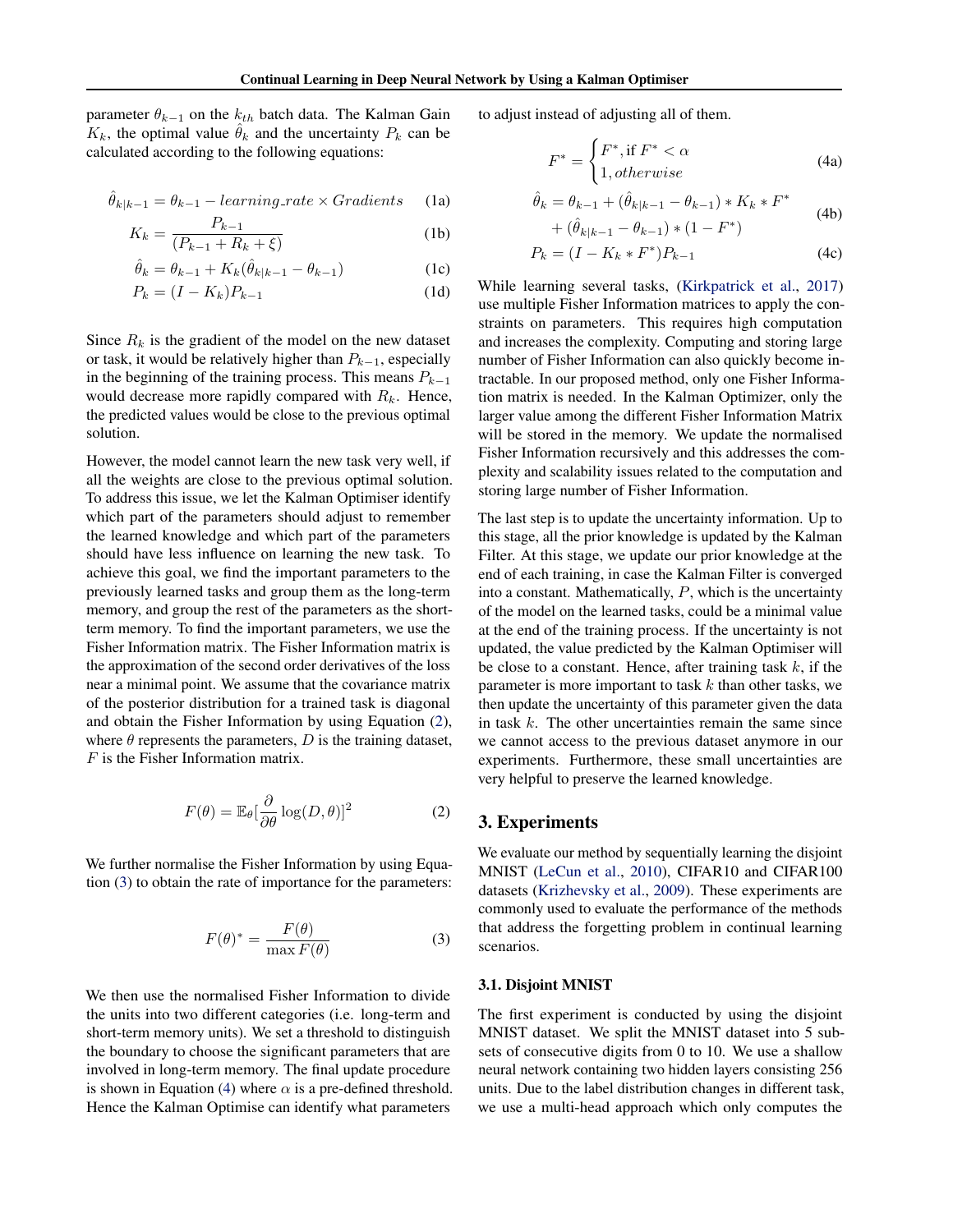

Figure 2. The evaluation results for the disjoint MNIST

loss for the digits present in the current task [\(Zenke et al.,](#page-5-0) [2017\)](#page-5-0). The results are shown in Figure 2. We compare the performance of the model with and without the proposed optimiser. To evaluate the performance, we compute the average accuracy of the model on all the tasks. The aim of the training is to have an average accuracy close to 1.0 after training the model on all the tasks. The first two figures in Figure 2 show that the performance of the neural network drops to a guesstimate level (less than 50%) after training on all the tasks. The performance of the third task is also decreased. However, the neural network with the proposed optimiser maintains the performance on all the learned tasks. The accuracy of the proposed method on the first two tasks stays close to 1.0, while the average accuracy of the model on all the tasks keeps increasing.

#### 3.2. Disjoint CIFAR10 and CIFAR100

This experiment consists of two parts. In the first part, we evaluate our method based on the disjoint CIFAR10 dataset. We split the CIFAR10 into two subsets of consecutive classes. We use a Convolutional Neural Network containing four convolutional layers, two fully-connected layers and also the multi-head approach. The results are shown



Figure 3. The evaluation results for the disjoint CIFAR10



Figure 4. The evaluation results from CIFAR10 to CIFAR100

in Figure 3. As shown in Figure  $3(a)$ , the performance of the common model on the first task after learning the subsequent tasks and then by revisiting the first task decreases dramatically. However, the proposed method still remembers how to perform on the first task. The fraction accuracy, which is the average accuracy on all previous tasks (Figure 3(c)), of the proposed method keeps increasing while the fraction accuracy of the baseline model decreases steadily. In the second part, we evaluate our method on CIFAR100. The first task is the original CIFAR10 dataset, the second and third tasks are ten different classes from CIFAR100. The other settings are the same. The results are shown in Figure 4. The performance of the model on the learned tasks decreases while the proposed method remembers how to perform the learned tasks.

## 4. Conclusions

We present a novel optimisation method to learn and adapt to the new tasks without forgetting the previously learned tasks. The key idea is to find an optimal solution by letting different parts of the parameters adapt to different tasks. The proposed method uses the gradients to obtain an uncertainty measure and groups the learning parameters into long-term and short-term memory units. These units define which parameters are restricted to be changed by the Kalman update procedure (i.e. long-term memory). This update procedure adds an adjustment and control mechanism to allow the model to learn new tasks without significantly forgetting the previously learned ones. We evaluate our method based on the disjoint MNIST and CIFAR10 datasets, and also by continually learning from CIFAR10 to CIFAR100 and compared the results to a baseline. The results show that the proposed method can preserve the previously learned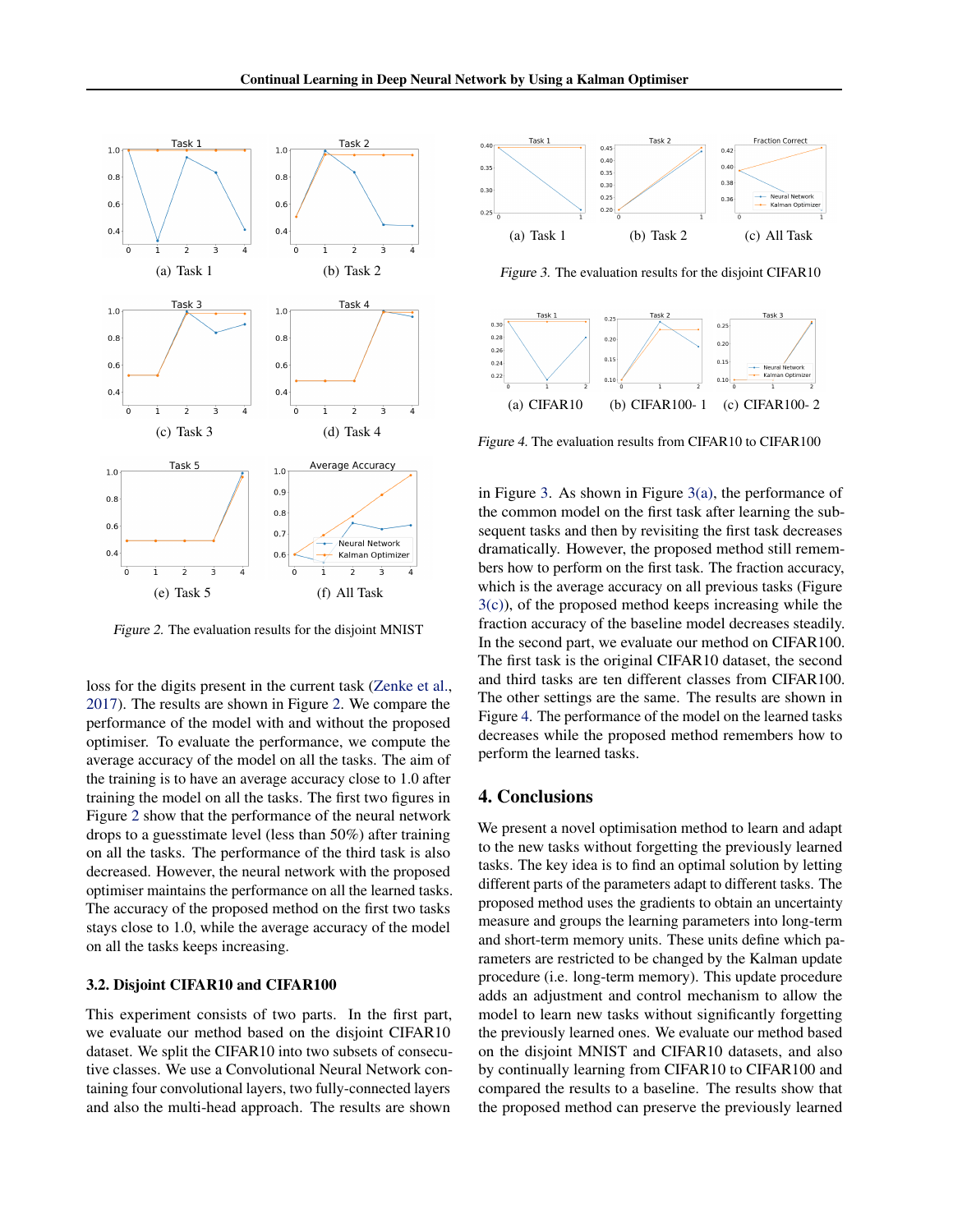<span id="page-4-0"></span>knowledge and efficiently learn and adapt to the new tasks.

## Acknowledgments

This work is partially supported by the EU H2020 IoTCrawler project under contract number: 779852.

# References

- Blundell, Charles, Cornebise, Julien, Kavukcuoglu, Koray, and Wierstra, Daan. Weight uncertainty in neural networks. *arXiv preprint arXiv:1505.05424*, 2015.
- Dai, Wenyuan, Yang, Qiang, Xue, Gui-Rong, and Yu, Yong. Boosting for transfer learning. In *Proceedings of the 24th International Conference on Machine Learning*, ICML '07, pp. 193–200, New York, NY, USA, 2007. ACM. ISBN 978-1-59593-793-3. doi: 10.1145/1273496.1273521. URL [http://doi.acm.](http://doi.acm.org/10.1145/1273496.1273521) [org/10.1145/1273496.1273521](http://doi.acm.org/10.1145/1273496.1273521).
- Enshaeifar, Shirin, Spyrou, Loukianos, Sanei, Saeid, and Took, Clive Cheong. A regularised eeg informed kalman filtering algorithm. *Biomedical Signal Processing and Control*, 25:196–200, 2016.
- Fernando, Chrisantha, Banarse, Dylan, Blundell, Charles, Zwols, Yori, Ha, David, Rusu, Andrei A, Pritzel, Alexander, and Wierstra, Daan. Pathnet: Evolution channels gradient descent in super neural networks. *arXiv preprint arXiv:1701.08734*, 2017.
- Goodfellow, Ian J, Mirza, Mehdi, Xiao, Da, Courville, Aaron, and Bengio, Yoshua. An empirical investigation of catastrophic forgetting in gradient-based neural networks. *arXiv preprint arXiv:1312.6211*, 2013.
- Haarnoja, Tuomas, Ajay, Anurag, Levine, Sergey, and Abbeel, Pieter. Backprop kf: Learning discriminative deterministic state estimators. In *Advances in Neural Information Processing Systems*, pp. 4376–4384, 2016.
- Hinton, Geoffrey E and Plaut, David C. Using fast weights to deblur old memories. In *Proceedings of the ninth annual conference of the Cognitive Science Society*, pp. 177–186, 1987.
- Huszár, Ferenc. On quadratic penalties in elastic weight consolidation. *arXiv preprint arXiv:1712.03847*, 2017.
- Kamra, Nitin, Gupta, Umang, and Liu, Yan. Deep generative dual memory network for continual learning. *arXiv preprint arXiv:1710.10368*, 2017.
- Kemker, Ronald, McClure, Marc, Abitino, Angelina, Hayes, Tyler, and Kanan, Christopher. Measuring catastrophic forgetting in neural networks. *arXiv preprint arXiv:1708.02072*, 2017.
- Kirkpatrick, James, Pascanu, Razvan, Rabinowitz, Neil, Veness, Joel, Desjardins, Guillaume, Rusu, Andrei A, Milan, Kieran, Quan, John, Ramalho, Tiago, Grabska-Barwinska, Agnieszka, et al. Overcoming catastrophic forgetting in neural networks. *Proceedings of the national academy of sciences*, pp. 201611835, 2017.
- Krizhevsky, Alex, Nair, Vinod, and Hinton, Geoffrey. Cifar-10 and cifar-100 datasets. *URl: https://www. cs. toronto. edu/kriz/cifar. html*, 6, 2009.
- LeCun, Yann, Cortes, Corinna, and Burges, CJ. Mnist handwritten digit database. *AT&T Labs [Online]. Available: http://yann. lecun. com/exdb/mnist*, 2, 2010.
- Lopez-Paz, David et al. Gradient episodic memory for continual learning. In *Advances in Neural Information Processing Systems*, pp. 6467–6476, 2017.
- McCloskey, Michael and Cohen, Neal J. Catastrophic interference in connectionist networks: The sequential learning problem. In *Psychology of learning and motivation*, volume 24, pp. 109–165. Elsevier, 1989.
- Ollivier, Yann. Online natural gradient as a kalman filter. *arXiv preprint arXiv:1703.00209*, 2017.
- Polikar, Robi, Upda, Lalita, Upda, Satish S, and Honavar, Vasant. Learn++: An incremental learning algorithm for supervised neural networks. *IEEE transactions on systems, man, and cybernetics, part C (applications and reviews)*, 31(4):497–508, 2001.
- Rhudy, Matthew B, Salguero, Roger A, and Holappa, Keaton. A kalman filtering tutorial for undergraduate students. *International Journal of Computer Science & Engineering Survey (IJCSES)*, 8:1–18, 2017.
- Robins, Anthony. Catastrophic forgetting, rehearsal and pseudorehearsal. *Connection Science*, 7(2):123–146, 1995.
- Shin, Hanul, Lee, Jung Kwon, Kim, Jaehong, and Kim, Jiwon. Continual learning with deep generative replay. In *Advances in Neural Information Processing Systems*, pp. 2990–2999, 2017.
- Trebaticky, Peter. Recurrent neural network training with ` the extended kalman filter. In *IIT. SRC 2005: Student Research Conference*, pp. 57, 2005.
- Woźniak, Michał, Graña, Manuel, and Corchado, Emilio. A survey of multiple classifier systems as hybrid systems. *Information Fusion*, 16:3–17, 2014.
- Wu, Xuedong and Wang, Yaonan. Extended and unscented kalman filtering based feedforward neural networks for time series prediction. *Applied Mathematical Modelling*, 36(3):1123–1131, 2012.